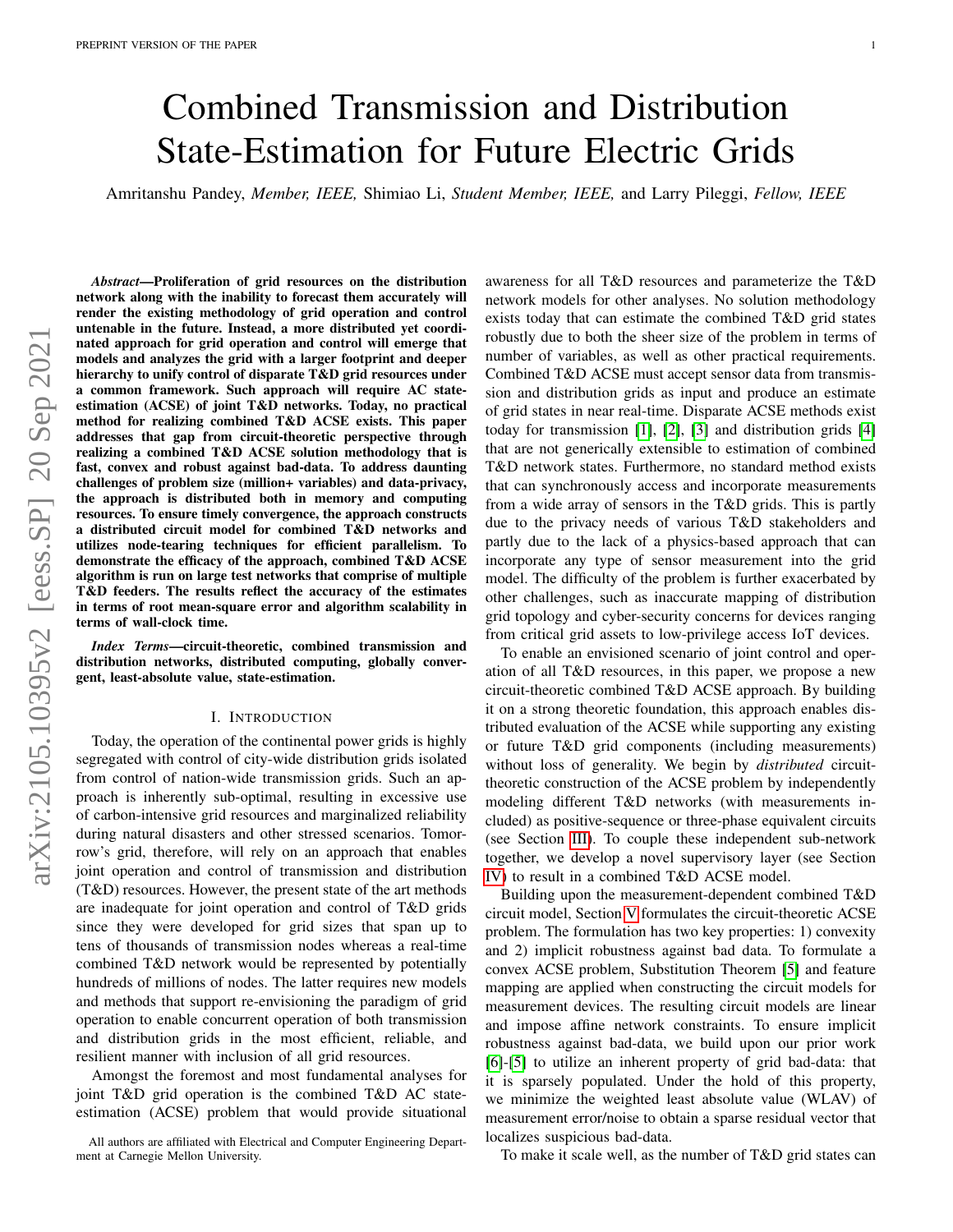be upwards of tens of millions, we develop a distributed ACSE computing strategy (regarding both memory and computing resources) away from traditional centralized approaches. To ensure timely solution of the complete problem, we apply theory of diakoptics (or node tearing) to breakdown the overall problem into sub-problems and we solve the overall problem without relaxation with Gauss-Seidel Newton (GSN) method. The efficacy and scalability of this approach is demonstrated in Section [VII\)](#page-7-0), by testing the distributed combined T&D ACSE approach on large T&D networks. To demonstrate the robustness of WLAV estimation under presence of bad-data, we compare the results from WLAV algorithm with a baseline of weighted least square (WLS) objective function.

# II. PRIOR WORK

Combined T&D ACSE is a subject that has not been studied extensively (exceptions include [\[7\]](#page-8-6)) even though traditional ACSE for transmission networks is a workhorse of day-to-day grid operation. The unique facets that make combined T&D ACSE far more challenging than the traditional transmission or distribution ACSE are:

- 1) dependency on a network model that is more complex and orders-of-magnitude larger than the traditional transmission or distribution network models, and;
- 2) a need for a distributed estimation algorithm that is fast and resilient against bad or compromised measurement data, which are increasing in numbers due to growing attack surface.

Hence, driven by the needs of these characteristics, the related prior work for combined T&D ACSE can be categorized into two broad categories: i) approaches for combined modeling of T&D networks and ii) approaches for distributed ACSE using these models.

### *A. Combined T&D Modeling*

The proposed approach for combined T&D ACSE is dependent on the underlying combined T&D models. There is active research on development of such combined T&D models [\[8\]](#page-8-7), [\[9\]](#page-8-8), [\[10\]](#page-8-9), [\[11\]](#page-8-10) [\[12\]](#page-9-0); however, most of the research focus has been on building models for solving planning problems rather than state estimation that requires optimization and inclusion of measurement data. These models, when combined, represent transmission and distribution grids with a mix of positive sequence and three-phase network components. Two modeling approaches stand out for such models: i) cosimulation approach [\[8\]](#page-8-7), [\[9\]](#page-8-8), [\[10\]](#page-8-9) and ii) co-modeling or integrated modeling approach [\[11\]](#page-8-10) [\[12\]](#page-9-0).

In the co-simulation approach, separate tools model the transmission and distribution components with disparate formulations. Combined simulations are then run by communicating the coupling information between the tools. To achieve convergence, separate tools develop independent heuristics with a myopic view of its model rather than considering the complete T&D context. Such an approach poses challenges for fast and timely convergence of the combined simulation as it is dependent on the success of each individual sub-simulation and the corresponding methodology.

enables a common framework for developing combined T&D models. Literature for such frameworks is limited due to lack of common formulations for modeling both positive sequence transmission and three-phase distribution networks ([\[11\]](#page-8-10), [\[13\]](#page-9-1), [\[14\]](#page-9-2) and [\[15\]](#page-9-3)). One such approach by the authors overcomes this issue by modeling both transmission and distribution grid elements as circuit elements [\[12\]](#page-9-0). Preliminary results based on these equivalent circuit models have demonstrated robust convergence for large T&D networks for power flow problems [\[12\]](#page-9-0). Here, we will extend the use of these circuit-theoretic models for combined T&D ACSE problem with optimization capabilities.

The combined T&D ACSE approach must incorporate measurement data from vast array of T&D sensors. Although vast literature exists for incorporating standard metering devices on transmission networks (remote terminal units (RTUs) and phasor measurement units (PMUs) [\[3\]](#page-8-2), [\[16\]](#page-9-4) and [\[17\]](#page-9-5)), far fewer have discussed the incorporation of measurements on the distribution grid ([\[18\]](#page-9-6), [\[19\]](#page-9-7) and [\[4\]](#page-8-3)) especially those consisting of new-age devices such as smart meters, EV charging etc. ([\[20\]](#page-9-8) and [\[21\]](#page-9-9)). In Section IV, we will develop a generic methodology to include measurements from wide array of sensing devices from both transmission and distribution grids into the ACSE framework.

#### *B. Distributed State-Estimation Algorithms*

Even with the lack of substantive research in combined T&D ACSE, there is plethora of active research in the field of distributed SE [\[22\]](#page-9-10), [\[23\]](#page-9-11), [\[24\]](#page-9-12), [\[25\]](#page-9-13)) and distributed optimization for power grids [\[26\]](#page-9-14), [\[27\]](#page-9-15), [\[28\]](#page-9-16), [\[29\]](#page-9-17) that target some facets of the described problem. However, most of this research is not directly applicable to solving combined T&D ACSE due to its inability to efficiently scale to large combined T&D networks with both positive sequence and three-phase components. A successful combined T&D ACSE algorithm must be *fast* and *robust*. It should be significantly faster than the future T&D market dispatch interval and it should provide certain convergence guarantees. Due to the implicit non-linearities in the traditional formulations [\[3\]](#page-8-2), [\[1\]](#page-8-0), [\[2\]](#page-8-1), these conditions cannot be satisfied.



<span id="page-1-0"></span>Fig. 1. Contour plots for the solution space of weighted-least squares SE formulation.

We consider the ubiquitous WLSE algorithm with power mismatch based measurement functions [\[1\]](#page-8-0), [\[2\]](#page-8-1) to elaborate further. Due to the non-convex solution space (see the contour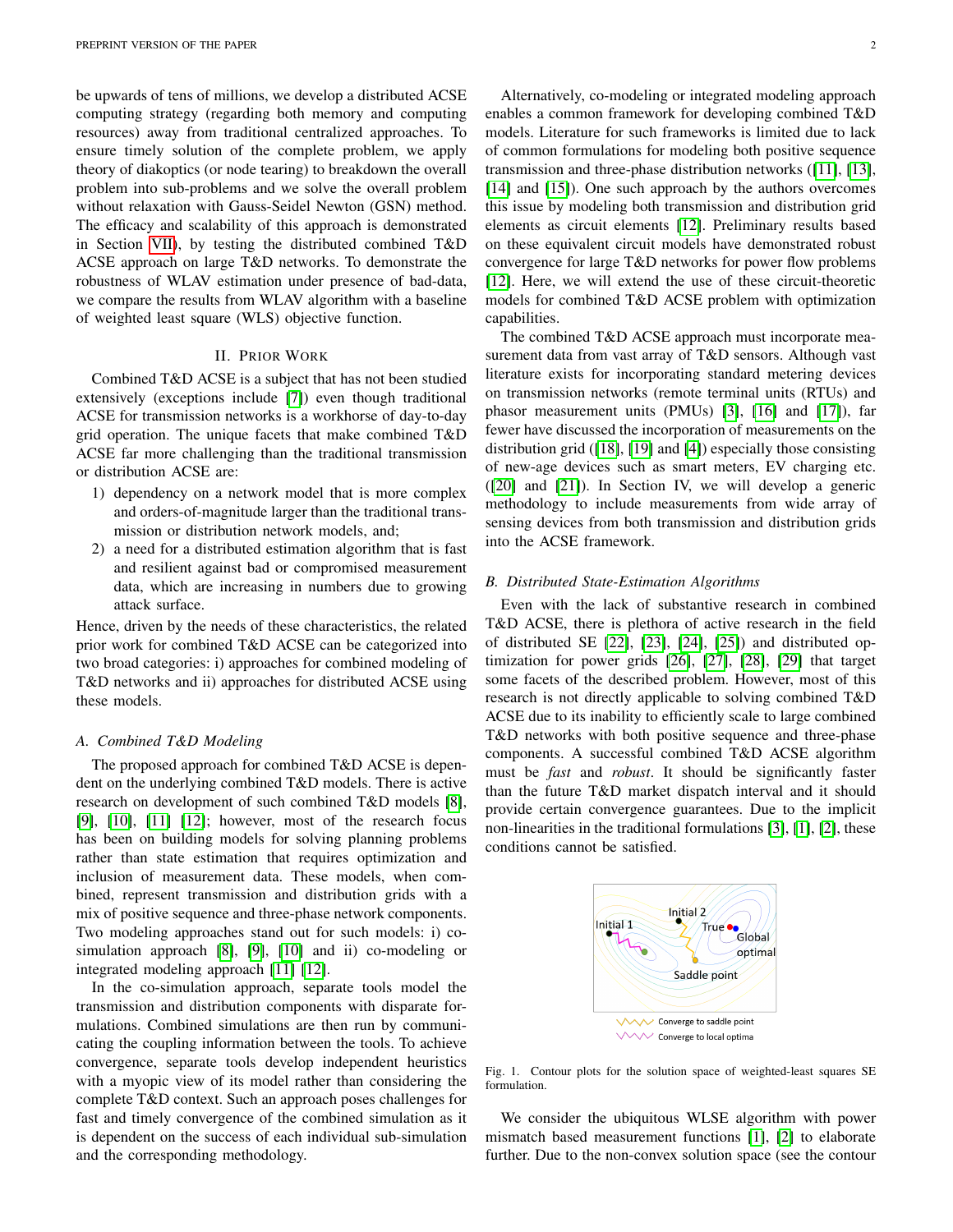plot in Figure [1\)](#page-1-0), the algorithm has multiple peaks and valleys that represent the various local optimal solutions for the ACSE problem (e.g. in the figure. green dot represents a local solution whereas blue dot represents the global optimum). Depending on the choice of initial conditions and the corresponding convergence trajectory, the WLS formulation may converge to a local optimum or a global optimum. In case of convergence to a local optimum, we may observe high residuals with estimated states far from the true network states. Even worse it could converge to a saddle point (shown in yellow) again resulting in high differences between estimated and true network states.

Some existing literature [\[30\]](#page-9-18), [\[31\]](#page-9-19) addresses these underlying challenges. For instance, many present provably convergent algorithms [\[32\]](#page-9-20), [\[31\]](#page-9-19); albeit almost all of them are only based on phasor measurement units (PMU) [\[32\]](#page-9-20), [\[17\]](#page-9-5) making them impractical in a realistic T&D grid scenarios. There are methods that incorporate network topology to converge to a more physical solution, but they are known to face numerical difficulties [\[30\]](#page-9-18) with added convergence challenges. There is also recent works on hybrid approach [\[16\]](#page-9-4) that include both RTU and PMU measurements into its framework; however, these are still formulated as a non-convex optimization problem, thereby facing the same challenges as those described above. More recently, the authors have proposed centralized circuit-theoretic WLSE and WLAV approaches for transmission grid ACSE [\[5\]](#page-8-4). These tackle some challenges with traditional transmission ACSE formulation but does not directly extend to distribution grids or distributed computing frameworks.

## <span id="page-2-0"></span>III. EQUIVALENT CIRCUIT MODELING FOR COMBINED T&D NETWORKS



<span id="page-2-1"></span>Fig. 2. Notional figure of combined T&D network.



<span id="page-2-2"></span>Fig. 3. Notional figure of combined T&D network with measurement model: measurement components have been replaced by circuit models so that the coupled T&D network is equivalent to interconnected sub-circuits.

The combined T&D ACSE framework developed within this paper is based on a combined T&D model with its data distributed across multiple memory units and ownership across multiple stakeholders. We construct the model following a circuit-theoretic approach [\[12\]](#page-9-0) that represents transmission network components as positive sequence circuits and distribution network components as three-phase circuits. To couple the various sub-circuit models ( $S \subseteq S$ ), we develop a supervisory layer (preferably on cloud) that communicates between various sub-network entities through coupling circuits to enable a robust distributed optimization framework. We apply Substitution Theorem to map measurement data into circuit models via replacing any measured element in the combined T&D grid (see Figure [2\)](#page-2-1) with a mix of independent voltage and current sources (see Figure [3\)](#page-2-2). To model measurement noise, we augment the sources with slack injections to satisfy Kirchhoff's current laws. The aggregated measurementdependent circuit includes complete topology of the T&D network, including the zero-injection nodes which constitute a majority of the distribution system. This constricts the solution space of the estimator and drives it to a more physically meaningful solution.

#### *A. Measurement Models for Combined T&D Networks*

The electric grid consists of a variety of sensing equipment measuring various system states at different sampling rates. Most of these measurements are communicated back to grid T&D control rooms owned by entities such as local grid operators, utilities and data aggregators. This section describes the mapping of measurement data into measurement circuit models, which are stored at the local entity level. Even though variety of sensing devices exist in the T&D grid (e.g., RTUs, smart meters, IoTs etc.), all measured parameters of interest from these devices can be categorized into one of the following four categories without loss of generality:

- Root mean square (RMS) power injection and flow measurements
- RMS voltage nodal measurements
- Phasor voltage nodal measurements
- Phasor current injection and flow measurements

For the transmission network each measurement parameter represents a positive sequence quantity whereas for distribution network, it represents a three-phase quantity. Starting from fundamental block of these four categories, we can construct the measurement circuit model for any grid measuring device. We describe two examples in detail: (i) transmission grid PMU and (ii) distribution grid smart meter. Following the same approach, other circuit models for other measurement devices can be constructed.

*1) Phasor measurement units on the transmission network:* Phasor measurement units (PMUs) are highly accurate measurement devices with clock synchronization through a common GPS signal. These devices can capture voltage and current waveforms concurrently with other such PMU devices. This allows a PMU device (identified by  $\rho$  in subscript of its parameters) to measure voltage and current magnitudes as well as the corresponding angle differences with respect to a system reference. Injection and flow measurements constitute two critical measurements by a PMU device. To further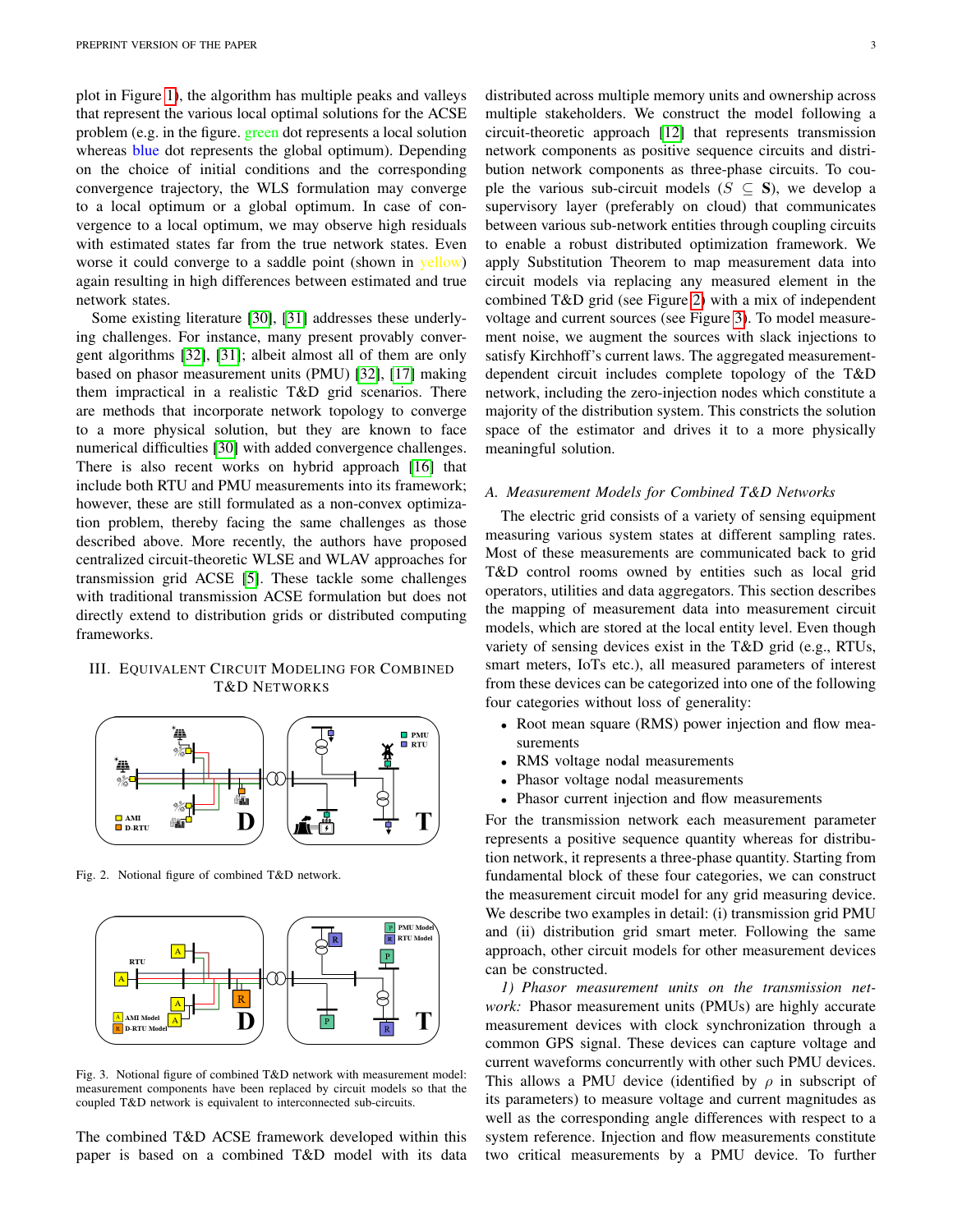

<span id="page-3-0"></span>Fig. 4. Real part of PMU injection circuit model (left); Real part of a smartmeter circuit model for wye connected load. (right).

demonstrate mapping of a PMU device to an equivalent circuit model, we make use of injection measurements as an example.

For injection measurements, a PMU can provide real-time meter readings of positive sequence  $(P)$  voltage and injection current phasors:  $(I_{\rho}^{R,P}, I_{\rho}^{I,P}, V_{\rho}^{R,P}, V_{\rho}^{I,P})$  located at a set of network nodes  $N_\rho \subseteq N$ . By substitution theorem, we map these PMU measurements into an equivalent circuit model (shown in Figure [4](#page-3-0) (left)). The model is represented by independent current sources with values corresponding to measured real and imaginary currents. To further include measurement noise such that the KCL is always satisfied, we add additional slack current sources  $\eta$  to the model such that:

$$
I_i^{R,P} = I_{\rho,i}^{R,P} + \eta_{\rho,i}^{R,P}, \quad \forall i \in N_\rho \tag{1}
$$

$$
I_i^{I,P} = I_{\rho,i}^{I,P} + \eta_{\rho,i}^{I,P}, \quad \forall i \in N_\rho \tag{2}
$$

To provide robustness against bad data, this paper builds a WLAV method that minimizes least absolute value of measurement error, i.e., solving a solution that satisfies  $\min ||\eta||_1$ . To convert this L1-norm term into an equivalent but differentiable form, we split the noise term  $\eta$  into 2 non-negative variables  $\eta^+, \eta^-,$  such that  $\eta = \eta^+ - \eta^-, ||\eta||_1 = \eta^+ + \eta^-,$ and  $\eta^+$ ,  $\eta^ \succeq$  0. Thus the model in [\(1\)](#page-3-1)-[\(2\)](#page-3-2) is equivalently represented as:

$$
I_i^{R,P} = I_{\rho,i}^{R,P} + \eta_{\rho}^{R,P^{+}} - \eta_{\rho}^{R,P^{-}}, \quad \forall i \in N_{\rho}
$$
 (3)

$$
I_i^{I,P} = I_{\rho,i}^{I,P} + \eta_{\rho}^{I,P} + \eta_{\rho}^{I,P} - \eta_{\rho}^{I,P} , \quad \forall i \in N_{\rho} \tag{4}
$$

Models in the rest of this paper are also represented with  $\eta^+, \eta^-$  variables to fit in the WLAV-based problem definition.

Even though the measured current values can completely parameterize the states of the measured node, PMUs also provide redundant measurements in terms of voltage phasors  $(V_{\rho}^{R,P}, V_{\rho}^{I,P})$ . We include these measurements into the formulation for improving estimation quality as additional constraints (see eqns. [\(14\)](#page-5-0), [\(14f\)](#page-5-1), [\(14g\)](#page-5-2)). Following the same methodology, positive sequence and three-phase models for PMU flow measurements can also be constructed.

*2) Smart meter for three-phase wye connected load:* Smart meters or AMI infrastructure are becoming the most ubiquitous sensing devices on the distribution grid. Although they are rarely used for grid situational awareness today, in the near future, this is likely to change. These smart meters

(identified by  $r$  subscript in its parameters) measure threephase complex voltage magnitudes along with real and reactive power quantities; however, unlike PMU or  $\mu$ PMUs devices they cannot measure relative angles for the voltage or current quantities. Depending on the connection type, these meters can measure single, triplex or three-phase voltages and powers. As an example, we show construction of an equivalent circuit model for a smart meter that is wired across a wye connected three-phase load. The meter for each phase  $(\delta \in A, B, C)$ measures nodal voltage  $(|V_r^{\delta}|)$  and power quantities  $(P_r^{\delta}$  and  $Q_r^{\delta}$  on the network nodes  $N_r \subseteq N$ . However, these measured parameters are noisy and therefore the *true* parameters for each phase  $\delta$  are represented by:

$$
P_i^{\delta} = P_{r,i}^{\delta} + \Delta P_{r,i}^{\delta}, \quad \forall i \in N_r
$$
 (5)

$$
Q_i^{\delta} = Q_{r,i}^{\delta} + \Delta Q_{r,i}^{\delta}, \quad \forall i \in N_r
$$
 (6)

$$
|V_i^{\delta}| = |V_{r,i}^{\delta}| + \Delta |V_{r,i}^{\delta}|, \quad \forall i \in N_r \tag{7}
$$

To represent the measured parameters as an equivalent circuit, we perform a feature transformation:

$$
G_{r,i}^{\delta} = \frac{P_{r,i}^{\delta}}{|V_{r,i}^{\delta}|^2}, \quad \forall i \in N_r
$$
\n(8)

<span id="page-3-4"></span><span id="page-3-3"></span>
$$
B_{r,i}^{\delta} = \frac{Q_{r,i}^{\delta}}{|V_{r,i}^{\delta}|^2}, \quad \forall i \in N_r
$$
 (9)

<span id="page-3-1"></span>and to capture noise elements in the model to satisfy KCL constraints, we add slack injections  $(\eta_r^{\delta})$ . As in the case of PMU model, we separate the noise terms into positive and negative components to facilitate WLAV estimation:

<span id="page-3-2"></span>
$$
I_{r,i}^{R,\delta} = G_{r,i}^{\delta} V_i^{R,\delta} - B_{r,i}^{\delta} V_i^{I,\delta} + \eta_{r,i}^{R,\delta^{+}} - \eta_{r,i}^{R,\delta^{-}}, \quad \forall i \in N_r
$$
\n(10)\n
$$
I_{r,i}^{I,\delta} = G_{r,i}^{\delta} V_i^{I,\delta} + B_{r,i}^{\delta} V_i^{R,\delta} + \eta_{r,i}^{I,\delta^{+}} - \eta_{r,i}^{I,\delta^{-}}, \quad \forall i \in N_r
$$
\n(11)

To construct a measurement device model, [\(10\)](#page-3-3)-[\(11\)](#page-3-4) are mapped into an equivalent circuit which then replaces the wyeconnected load that it senses (see Figure [3\)](#page-2-2). Figure [4](#page-3-0) (right) represents the real circuit for the smart meter measuring threephase wye connected load.

The described modeling approach for smart meter does a feature transformation that reduces three measured parameters  $(|V_{r,i}|, P_{r,i}, Q_{r,i})$  to two  $(G_{r,i}, B_{r,i})$ . This could result in loss of critical information. Therefore, we can further minimize the L1-norm of square of voltage magnitude noise  $(|V_{r,i}|^2 - V_i^R)$  $\alpha$ <sup>2</sup>  $V_i^I$  $2$ <sup>2</sup>) in the objective to preserve this information; however, doing so nullifies the convexity of the overall formulation.

*3) Assumptions on model observability:* Global observability of T&D network is a necessary condition for running a combined T&D ACSE. To satisfy this condition, the developed T&D model must satisfy the following:

*The system matrix*  $(Y_S)$  *of each sub-network*  $(S \subseteq S)$  *that represents nodal balance equations at all studied nodes must be full-ranked (i.e. an inverse*  $(Y_S)^{-1}$  *exists).* 

More generally stated, this implies whether the set of flow and injection measurements in the sub-network are sufficient to describe all the states in the grid. Transmission networks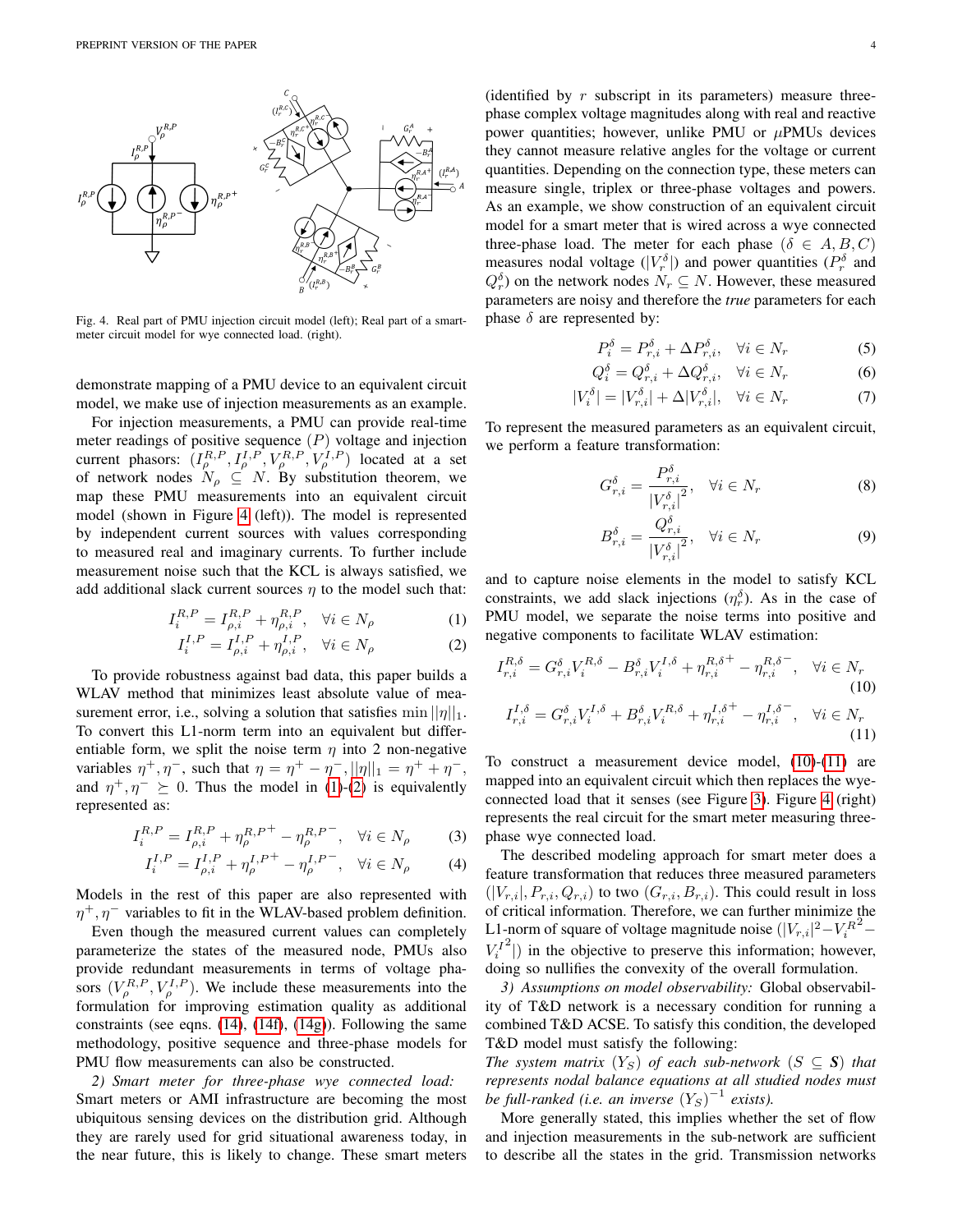

<span id="page-4-2"></span>Fig. 5. Primal coupling circuit between T&D network models.

not only have sufficient measurements to describe the state of the network, but they generally have redundant measurements to further improve the quality of estimates [\[3\]](#page-8-2). We include these redundant measurements into the framework (see [\(14\)](#page-5-0)) as constraints. However, ensuring observability for distribution networks remains an active research area [\[33\]](#page-9-21), [\[34\]](#page-9-22). Here we assume that we have access to measurements at all non zeroinjection nodes in the studied distribution grids. These can include high accuracy substation-based intelligent electronic devices (IEDs) and  $\mu$ PMU devices, as well as smart meters or newer cheap IoT devices. Nonetheless, there is a potential to explore techniques such as pruning of networks (topology simplification or reduction), use of forecast as measurements, use of low quality AMI data and other methods such matrix completion [\[35\]](#page-9-23) for improving combined T&D model observability. However, this is not covered within the scope of this paper alongside discussion of techniques for timesynchronization of this data.

### <span id="page-4-0"></span>IV. SUPERVISORY LAYER FOR COMBINED T&D ACSE

Section [III](#page-2-0) discussed the construction of measurementdependent circuit models for distinct T&D utilities. In this section, we describe how these T&D disjoint models are coupled to create a unified combined T&D circuit model. To couple various distributed T&D models, we construct a supervisory layer that is presumably hosted on the cloud and communicates information about boundary nodes between various distinct utilities. In [\[12\]](#page-9-0), we developed a similar supervisory layer for combined T&D power flow. Here, the approach is extended to enable online distributed optimization in presence of measurements. To capture knowledge of boundary nodes, supervisory layer consists of a set of coupling circuits, which are an aggregation of controlled current and voltage sources. These circuits couple (or unify) the otherwise partitioned circuit models.

Figure [5](#page-4-2) depicts the equivalent circuit for the coupling circuit between positive sequence T and three-phase D circuits. The set of nodes on left of the figure represent the nodes for the coupling circuit on the transmission side for bus  $m$ , whereas the set of nodes on the right of the figure represent the nodes on the distribution end for three-phase bus  $m$ . As shown in Figure [5,](#page-4-2) the controlled current sources  $(I_R^P$  and  $I_I^P$ ) and controlled voltage sources  $(v_A^A, v_B^B, v_A^C, v_I^A, v_I^B, v_I^C)$ represent the coupling variables between the transmission and distribution sub-circuits. Specifically, the controlled current

sources  $(I_R^P$  and  $I_I^P$ ) represent the positive sequence currents to be delivered to the distribution sub-circuit, whereas controlled voltage sources represent the nodal voltages for the distribution grid  $(v^{ABC})$  that mirrors the positive sequence transmission voltages  $(V^P)$  at the point of interconnection (POI). Importantly, this port enables connection of any number of transmission and distribution networks without loss of generality and together they include the set of nodes  $N_c^P$ and  $N_c^{ABC}$  to represent all nodes for coupling circuits at transmission and distribution side, respectively. The theory of symmetrical components is used to derive the expressions for coupling currents and voltages required to model the port. The positive sequence model of the power grid assumes balanced operation of the grid, and therefore, ignores the zero and negative sequence components of voltages and currents. Hence, by ignoring the zero and negative sequence currents consumed by the distribution feeder at POI, we first model the current coupling between T&D (as depicted in Figure [5\)](#page-4-2) through the relationship characterized by controlled current sources, see [\(12\)](#page-4-3) where  $\alpha$  denotes the value of  $\frac{2\pi}{3}$  radians:

<span id="page-4-3"></span>
$$
\begin{bmatrix} I_R^P \\ I_I^P \end{bmatrix} = \frac{1}{3} \begin{bmatrix} 1 & 0 & \alpha & 0 & \alpha^2 & 0 \\ 0 & 1 & 0 & \alpha & 0 & \alpha^2 \end{bmatrix} \begin{bmatrix} i_A^A \\ i_A^A \\ i_B^B \\ i_B^B \\ i_C^C \\ i_C^C \end{bmatrix}
$$
(12)

<span id="page-4-4"></span>Similarly, the voltage coupling between transmission and distribution (also depicted in Figure [5\)](#page-4-2) is modeled by formulating the distribution end voltages as a function of transmission POI voltages, as [\(13\)](#page-4-4) shows:

$$
\begin{bmatrix} v_R^A \\ v_I^A \\ v_R^B \\ v_I^B \\ v_I^C \\ v_I^C \end{bmatrix} = \begin{bmatrix} 1 & 0 \\ 0 & 1 \\ \alpha^2 & 0 \\ 0 & \alpha^2 \\ \alpha & 0 \\ 0 & \alpha \end{bmatrix} \begin{bmatrix} V_R^P \\ V_I^P \end{bmatrix}
$$
(13)

The coupling circuits above describe the relationship between primal states of T&D boundary nodes. However, for combined T&D ACSE (i.e. distributed optimization problem), we derive similar relationships for dual optimization variables as well (See Section [V\)](#page-4-1). In this approach, we ensure that minimum data has to communicated from each utility to the supervisory layer. So far it only includes states corresponding to the boundary nodes. Additionally, if zero injection nodes are chosen as boundary nodes, then various utilities do not have to share any measurement data with the supervisory layer but rather only the solutions of voltages and currents at the boundary node. This helps satisfy the privacy needs of the various utilities. Next we describe the distributed combined T&D ACSE algorithm that actuates upon this unified circuit model.

# <span id="page-4-1"></span>V. DISTRIBUTED COMBINED T&D WEIGHTED-LAV ACSE FORMULATION

The general idea behind the proposed combined T&D ACSE approach is to minimize the norm of slack injections in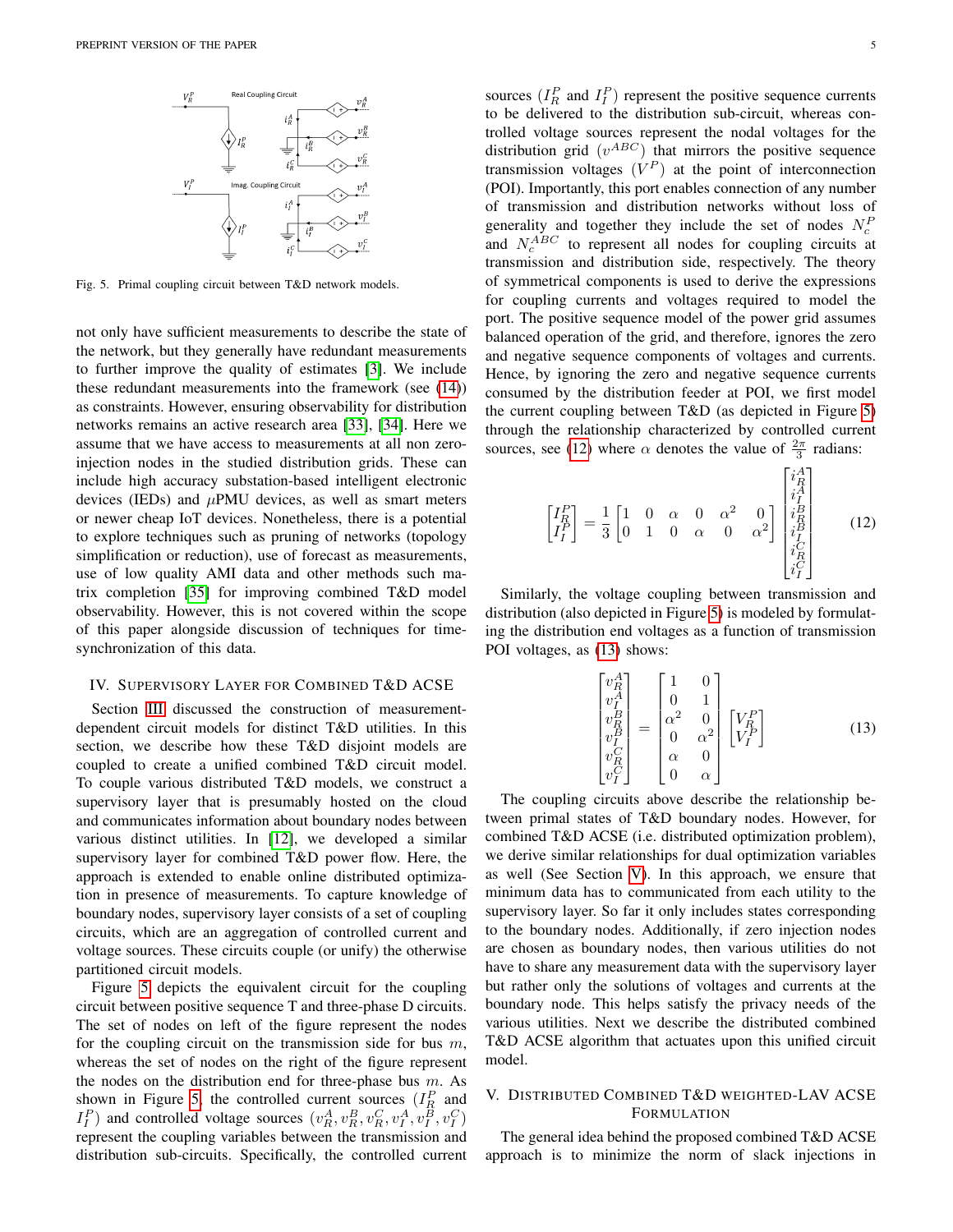measurement devices subject to the Kirchhoff's Current Laws (KCL) at each node in the unified circuit model. Depending on the chosen norm, the approach can be described as weighted least square estimation (WLSE) or weighted least absolute value (WLAV) estimation problem. While WLSE algorithm is more prominent due to its equivalence to maximum likelihood estimation (MLE) under presence of Gaussian noise, it is not robust against bad-data. As many distribution grid measurements are likely to be erroneous, a robust estimator like the WLAV is preferred, which is statistically equivalent to MLE when noise is modeled as Laplacian distribution.

The solution approach inputs measurement and network data in the form of a distributed T&D circuit model. It outputs robust estimates for the T&D grid states. The network constraints are affine due to the use of circuit-theoretic modeling approach (see Section [III](#page-2-0) and [\[6\]](#page-8-5) for details). The resultant optimization problem is convex with a linear objective, affine equality constraints and convex inequality constraints. The convexity of the formulation in addition to the natural weak coupling between T&D networks allows efficient use of distributed algorithms for solution of the problem. This helps ensure timely convergence of the combined T&D ACSE algorithm with provable guarantees of convergence; necessary conditions to be of practical use. The formulation is mathematically described in [\(14\)](#page-5-0). Note that inequality constraints exist in addition to KCL at all nodes due to transformation of non-differentiable L1 terms of the WLAV objective to mathematically equivalent continuous twice-differential terms through separation of each noise term into two variables  $(+/-)$ . Having this form allows use of the distributed primaldual interior point (PDIP) algorithm [\(14\)](#page-5-0) with the Newton's method.

<span id="page-5-0"></span>
$$
\min_{\eta, V} \sum_{i \in N_{\rho}} w_{\rho, i} \left( \eta_{\rho, i}^{R, \delta^{+}} + \eta_{\rho, i}^{R, \delta^{-}} + \eta_{\rho, i}^{I, \delta^{+}} + \eta_{\rho, i}^{I, \delta^{-}} \right) \n+ \sum_{i \in N_{\rho}} w_{\rho, i} \left( \eta_{\rho, i}^{V, \delta^{+}} + \eta_{\rho, i}^{V, \delta^{-}} + \eta_{\rho, i}^{V, \delta^{+}} + \eta_{\rho, i}^{V, \delta^{-}} \right) \n+ \sum_{i \in N_{r}} w_{r, i} \left( \eta_{r, i}^{R, \delta^{+}} + \eta_{r, i}^{R, \delta^{-}} + \eta_{r, i}^{I, \delta^{+}} + \eta_{r, i}^{I, \delta^{-}} \right) \n+ \sum_{i j \in N_{\rho}} w_{\rho, i j} \left( \eta_{\rho, i j}^{R, \delta^{+}} + \eta_{\rho, i j}^{R, \delta^{-}} + \eta_{\rho, i j}^{I, \delta^{+}} + \eta_{\rho, i j}^{I, \delta^{-}} \right) \n+ \sum_{i j \in N_{\rho}} w_{r, i j} \left( \eta_{r, i j}^{R, \delta^{+}} + \eta_{r, i j}^{R, \delta^{-}} + \eta_{r, i j}^{I, \delta^{+}} + \eta_{r, i j}^{I, \delta^{-}} \right) \quad (14a)
$$

subject to:

Nodal constraints for current injection phasor measurements

$$
V^{T}Y_{i}^{R} + I_{\rho,i}^{R,\delta} + \eta_{\rho,i}^{R,\delta^{+}} - \eta_{\rho,i}^{R,\delta^{-}} = 0, \quad \forall i \in N_{\rho}
$$
 (14b)

$$
V^{T}Y_{i}^{I} + I_{\rho,i}^{I,\delta} + \eta_{\rho,i}^{I,\delta^{+}} - \eta_{\rho,i}^{I,\delta^{-}} = 0, \quad \forall i \in N_{\rho}
$$
 (14c)

Nodal constraints for RMS power injection measurements

$$
V^{T}Y_{i}^{R} + G_{r,i}^{\delta}V_{i}^{R,\delta} - B_{r,i}^{\delta}V_{i}^{I,\delta} + \eta_{r,i}^{R,\delta^{+}} - \eta_{r,i}^{R,\delta^{-}} = 0, \quad \forall i \in N_{r}
$$
\n(14d)\n
$$
V^{T}Y_{i}^{I} + G_{r,i}^{\delta}V_{i}^{I,\delta} + B_{r,i}^{\delta}V_{i}^{R,\delta} + \eta_{r,i}^{I,\delta^{+}} - \eta_{r,i}^{I,\delta^{-}} = 0, \quad \forall i \in N_{r}
$$
\n(14e)

Constraints for phasor voltages

$$
V_i^{R,\delta} - V_{\rho,i}^{R,\delta} + \eta_{r,i}^{VR,\delta^+} - \eta_{r,i}^{VR,\delta^-} = 0, \quad \forall i \in N_\rho \tag{14f}
$$

$$
V_i^{I, \delta} - V_{\rho, i}^{I, \delta} + \eta_{r, i}^{VI, \delta^+} - \eta_{r, i}^{VI, \delta^-} = 0, \quad \forall i \in N_\rho \tag{14g}
$$

Nodal constraints for zero-injection (ZI) nodes

<span id="page-5-2"></span><span id="page-5-1"></span>
$$
V^T Y_i^R = 0, \quad \forall i \in N_{ZI} \tag{14h}
$$

$$
V^T Y_i^I = 0, \quad \forall i \in N_{ZI} \tag{14i}
$$

Nodal constraints for RMS flow measurements

$$
I_{ij}^{R,\delta} + G_{r,ij}^{\delta} V_i^{R,\delta} - B_{r,ij}^{\delta} V_i^{I,\delta} + \eta_{r,ij}^{R,\delta^+} - \eta_{r,ij}^{R,\delta^-} = 0 \qquad (14j)
$$

$$
I_{ij}^{I,\delta} + G_{r,ij}^{\delta} V_i^{I,\delta} + B_{r,ij}^{\delta} V_i^{R,\delta} + \eta_{r,ij}^{I,\delta^+} - \eta_{r,ij}^{I,fl,\delta^-} = 0 \quad (14k)
$$
  
\n
$$
ij \in E_r \subseteq \{(i,j) \mid i \in N_r, j \in N, j \neq i\}
$$

Nodal constraints for phasor flow measurements

$$
I_{\rho,ij}^{R,\delta} - I_{ij}^{R,\delta} + \eta_{\rho,i}^{R,\delta^+} - \eta_{\rho,i}^{R,\delta^-} = 0 \tag{141}
$$

$$
I_{\rho,ij}^{I,\delta} - I_{ij}^{I,\delta} + \eta_{\rho,i}^{I,\delta^+} - \eta_{\rho,i}^{I,\delta^-} = 0 \qquad (14m)
$$
  

$$
ij \in E_{\rho} \subseteq \{(i,j) \mid i \in N_{\rho}, j \in N, j \neq i\}
$$

Positivity of all noise terms

$$
\eta^{+/-} \succeq 0 \tag{14n}
$$

In [\(14\)](#page-5-0),  $N_\rho$  is a subset of network nodes N to which phasor measurement devices are connected  $(N_o \subseteq N)$  and  $N_r$  is a subset of network nodes  $N$  to which RMS measurement devices are connected  $(N_r \subseteq N)$ ,  $E_{\rho}$  and  $E_r$  denotes the set of edges (branches) connected to the phasor and RMS measurement devices.  $w$  is the weight associated to trustworthiness of each measurement and is a function of device type and tolerance.  $\delta$  is the set of phases that for three-phase networks represent phases:  $\{A, B, C\}$  and for transmission networks represent the positive sequence component:  $\{P\}$ . To solve the problem, we implement a distributed PDIP algorithm augmented with circuit-theoretic limiting methods [\[15\]](#page-9-3) and [\[36\]](#page-9-24) to ensure timely convergence. We describe the algorithm in Algorithm [1.](#page-7-1) In contrast to general purpose optimization tools where the entire vectors of primal and dual optimization variables are limited in the PDIP approach [\[37\]](#page-9-25), [\[38\]](#page-9-26), we individually damp the primal and dual variables based on their physical characteristics. For instance, grid-physics indicates that a Newton step for the voltage variable of *2 pu* exhibits non-physical behavior and therefore we significantly damp it. Similarly for ensuring dual feasibility, we apply limiting on the  $\mu$  dual variables (see [\[39\]](#page-9-27) for details). Following such methodology in the past, we have demonstrated robust convergence of power flow and AC-optimal power flow problems [\[15\]](#page-9-3), [\[39\]](#page-9-27). Here we apply these heuristics to the circuit based distributed WLAV-ACSE algorithm.

The circuit-theoretic distributed WLAV-ACSE formulation in [\(14\)](#page-5-0) has significant advantages over the traditional PQVbased WLSE/WLAV formulations. Traditional PQV formulations are highly non-convex (also see Figure [1\)](#page-1-0) and are unable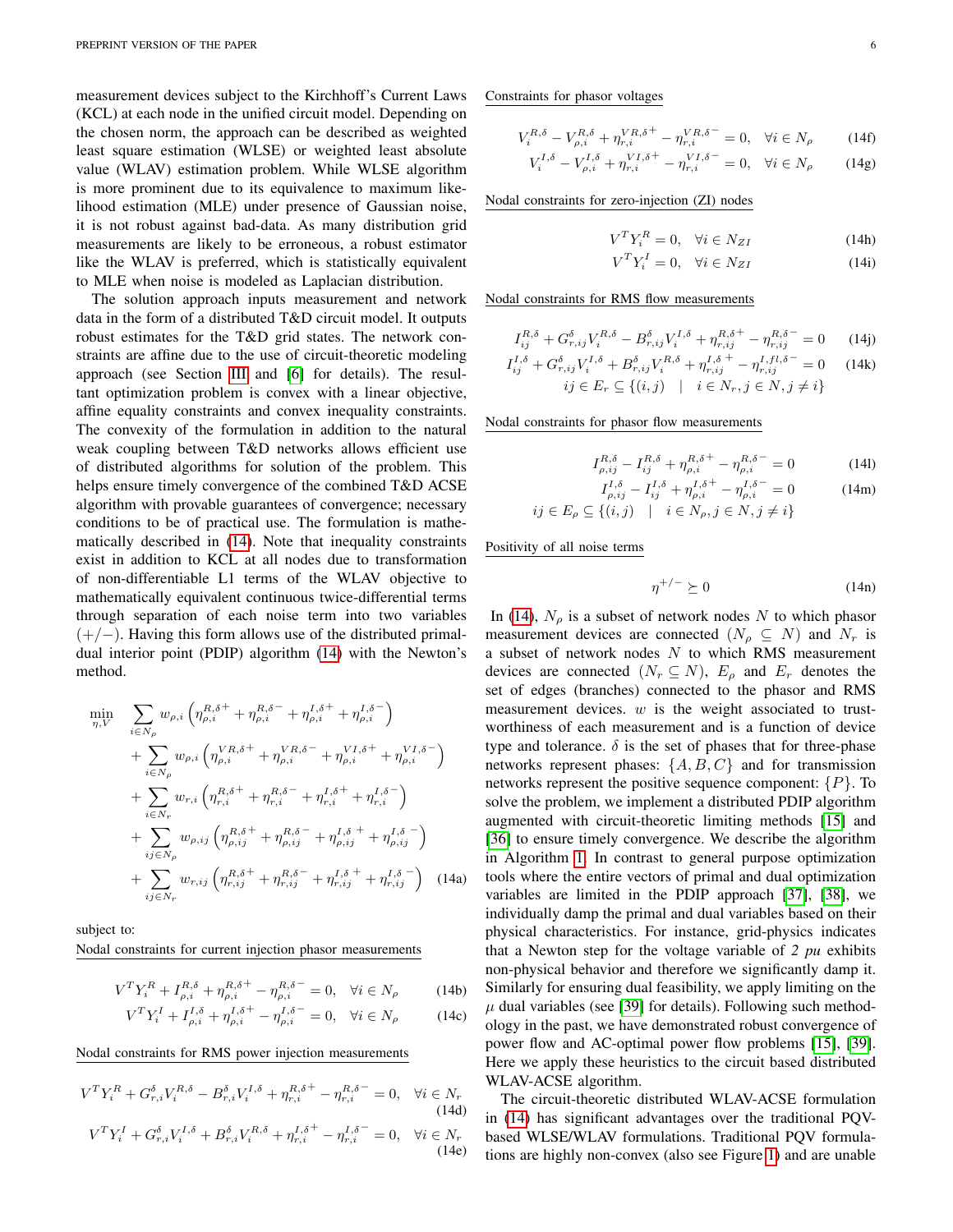

<span id="page-6-0"></span>Fig. 6. Contour plots of the solution space for WLAV-ACSE with and without bad-data.

to scale to robust distributed frameworks. The non-convexity also makes it difficult to obtain timely solution for large combined T&D ACSE problems. In contrast, the developed circuit-theoretic formulation is convex with only one optimum solution (see Figure [6\)](#page-6-0) and therefore can provide fast convergence guarantees for the grid-physics constrained optimization problem. In addition, the proposed WLAV approach is robust against bad-data samples and can converge to a solution closer to *true* state even in presence of many bad-data samples (see right of Figure [6](#page-6-0) and [\[6\]](#page-8-5)).

## VI. DISTRIBUTED COMPUTING FRAMEWORK FOR COMBINED T&D WLAV ACSE PROBLEM

To solve the problem described in [\(14\)](#page-5-0), we develop a distributed primal dual interior point approach that can operate on scattered data spread across multiple utilities. This *distributed* approach is mandated by practical realities of T&D grid problems:

- Stakeholders representing separate T&D utilities may not intend to share all internal network data with each other.
- Solving an iteration matrix with hundreds of millions of nodes may not be viable under a single machine single memory computing scheme.

The inherent *weak* coupling between the T&D sub-networks (i.e., most instances of T&D coupling assumes radial connection) renders distributed solution algorithm apt for this problem while satisfying the necessary provisions of *speed, robustness,* and *resilience*. More specifically, it enables domainbased decomposition ([\[40\]](#page-9-28), [\[41\]](#page-9-29) and [\[42\]](#page-9-30)) of the overall problem through node-tearing such that the solution of the overall problem is obtained via concurrent runs of decomposed sub-problems.

To describe the solution methodology, we first symbolically derive the perturbed first-order optimality conditions (KKT) in [\(15\)](#page-6-1) for the problem described in [\(14\)](#page-5-0). The solution to the perturbed KKT equations in [\(15\)](#page-6-1), for a convex problem described in [\(14\)](#page-5-0), provides the WLAV estimate  $X^*$  of the combined T&D ACSE problem as well as the global optimum of the underlying optimization problem. However, for combined T&D ACSE the set of equations can be very large and data scattered across many utilities. Therefore, instead of solving the perturbed KKT condition centrally, we decompose them into many sub-problems through node-tearing. To do so, we

<span id="page-6-2"></span>Fig. 7. Combined T&D ACSE solution matrix in BBD structure, where  $H_{xx} = \nabla_X^2 f_{obj}, A = \nabla_X g(X).$ 

first represent it in the bordered-block diagonal form as shown in Figure [7.](#page-6-2)

$$
\nabla_{\lambda} \mathcal{L} = g(X) = 0 \qquad (15a)
$$

<span id="page-6-1"></span>
$$
\nabla_X \mathcal{L} = \nabla_X f_{obj}(X) + \nabla_X^T g(X) \lambda - \mu = 0 \tag{15b}
$$

$$
-\mu \odot (X - \underline{X}) + \epsilon = 0 \tag{15c}
$$

$$
\mu \ge 0 \qquad (15d)
$$

$$
X \ge \underline{X} \qquad (15e)
$$

where,  $X \in \{V^{R,I}, \eta^{R,I}\}\$  represent the set of system states,  $f_{obj}$  denotes the objective function,  $g(X)$  denotes the set of equality constraints,  $X \geq \underline{X}$  represents the lower bound constraints for the  $\eta^{+/-}$  variables,  $\lambda$  is the set of Lagrangian multipliers of equality constraints, and  $\mu$  denotes the Lagrangian multipliers for inequality constraints.

To apply the distributed approach to [\(15\)](#page-6-1), we divide the solution variables X into  $|\mathbf{S}|$  sets of  $X_{int}^{S} \in \{V_{int,S}^{R,I}, \eta_{S}^{R,I}\}\$ and  $X_{ext}^S \in \{V_{ext,S}^{R,I}\}\$ , where  $S \in S$  and S is the set of all the subsystems. Similarly, the set of dual variables are separated into distinct sets as well, with  $\lambda$  separated into  $\lambda_{int}^{\tilde{S}} \in {\lambda_{int,S}^{R,I}}, \lambda_{ext}^{S} \in {\lambda_{ext,S}^{R,I}},$  and  $\mu$  are separated into  $|S|$  sets of  $\mu_S$ . The overall problem [\(15\)](#page-6-1) is decomposed into |S| sub-problems:

<span id="page-6-3"></span> $\forall S \in \mathbf{S}$ :

 $\mu$ 

$$
\nabla_{\lambda}^{S} \mathcal{L} = g_{S} \left( X_{int}^{S}, (X_{ext}^{S})^{k} \right) = 0
$$
\n
$$
\nabla_{X}^{S} \mathcal{L} = \nabla_{X} f_{obj} (X_{int}^{S}) +
$$
\n(16a)

$$
\nabla_X^T g_S\left(X_{int}^S, (X_{ext}^S)^k\right) \left(\lambda_{int}^S, (\lambda_{ext}^S)^k\right) - \mu_{int}^S = 0
$$
\n(16b)

$$
-\mu_{int}^{S} \odot \left(X_{int}^{S} - \underline{X_{int}^{S}}\right) + \epsilon = 0
$$
 (16c)

$$
s_{int} \ge 0 \tag{16d}
$$

$$
X \ge \underline{X} \tag{16e}
$$

In the described estimation algorithm (also see Algorithm [1\)](#page-7-1), each individual entity solves the independent sub-problem S iteratively through Newton's method to complete one epoch. After each iteration the external variables  $X_{ext}$  and  $\lambda_{ext}^S$  are communicated to the supervisory layer that solves a set of coupling equations [\(12\)](#page-4-3)-[\(13\)](#page-4-4) to describe the Gauss step:

<span id="page-6-4"></span>
$$
f_{ext}(X^k, \lambda^k) = 0 \tag{17}
$$

For the  $(k + 1)^{th}$  epoch, external variables  $X_{ext}$  calculated from the solution of  $k^{th}$  epoch are used. Convergence is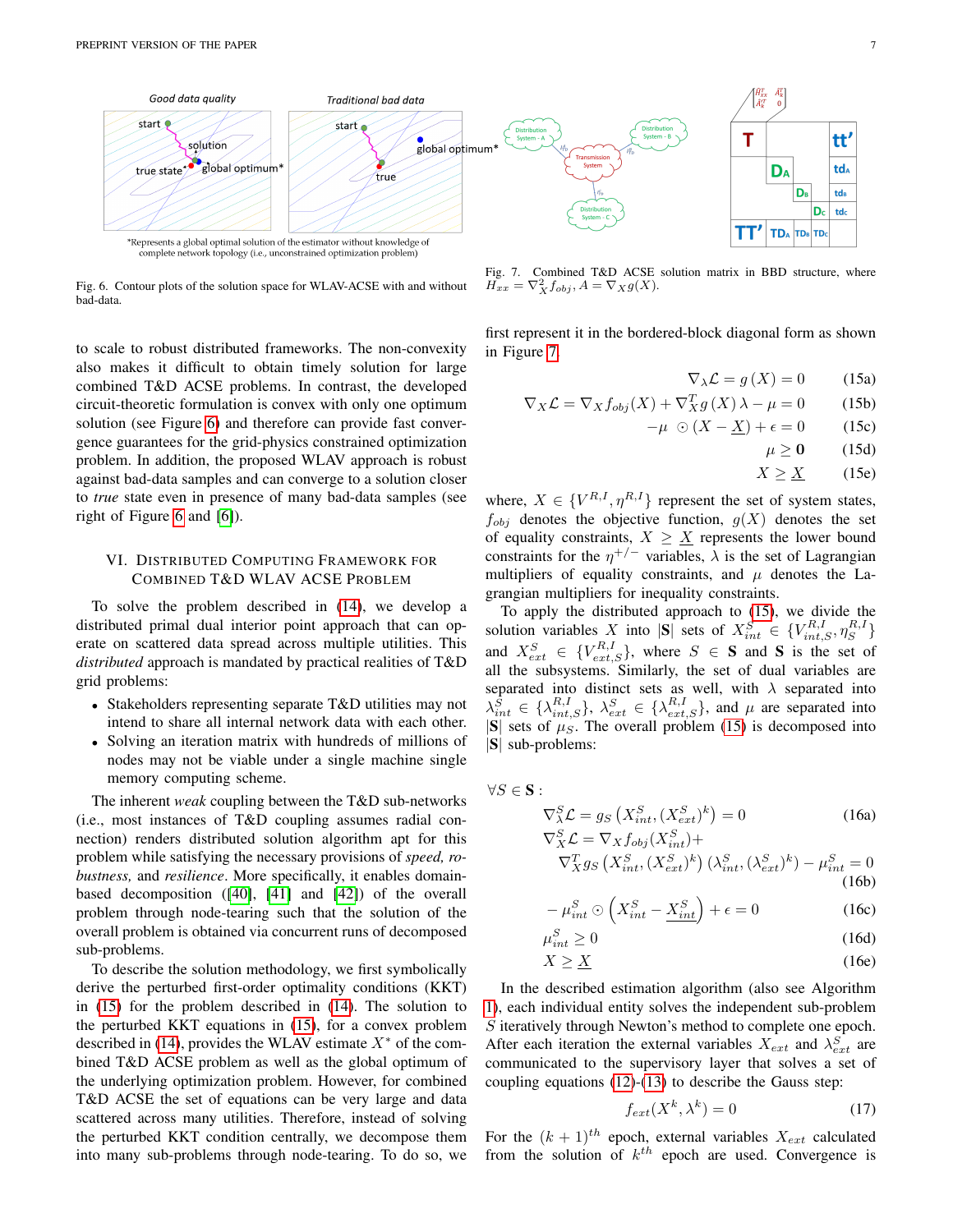| Algorithm 1: WLAV Combined T&D ACSE |  |  |  |
|-------------------------------------|--|--|--|
|-------------------------------------|--|--|--|

<span id="page-7-1"></span>

| <b>Input:</b> T&D network models, measurements, weights,    |  |
|-------------------------------------------------------------|--|
| interconnection nodes                                       |  |
| <b>Output:</b> Transmission and distribution grid estimates |  |

- 1 Read T&D input files
- <sup>2</sup> Domain-based Decomposition: Obtain a set of
	- subsystems  $\{S\}$  by domain-based decomposition.
- 3 **Initialize** epoch  $k = 0$ .
- <sup>4</sup> for *epoch k=1 to N* do
- <sup>5</sup> for *each sub-system S in parallel* do
- 6 **if**  $k=1$  then  $7 \mid \cdot \cdot \cdot \rangle$  then initialize coupling port variables  $X_{ext}^{S,k}, \lambda_{ext}^{S,k}$  $\mathbf{s}$  | Solve state estimation sub-problem S in [\(16\)](#page-6-3)
- with PDIP algorithm (using Newton's method).  $9 \mid$  Transfer solutions of S to the supervisory layer.
- 10 | Supervisory Layer: Collect limited information for all sub-systems **S** and calculate/update  $X_{ext}^{S}$ based on [\(12,](#page-4-3) [13,](#page-4-4) [17\)](#page-6-4) to be used in  $(k + 1)^{th}$ epoch.
- 11 Check convergence and break if converged

achieved when the norm of change in external variables between two subsequent epochs  $(||X_{ext}^{k+1} - X_{ext}^{k}||)$  is less than a predefined tolerance  $\epsilon$ . The algorithm satisfies a key requirement [\(18\)](#page-7-2) for the given domain-based decomposition, which is that the dimension of internal states within any subcircuit is much larger than the dimension of external states within that sub-circuit. This condition is naturally satisfied in T&D circuits.

$$
\dim(X_{int}^{S}) \gg \dim(X_{ext}^{S}) \quad \forall S \in \{1, \dots, |\mathbf{S}|\} \tag{18}
$$

Another nice-to-have property for such a framework is for individual entities to keep measurement data  $(z<sub>s</sub>)$  private without having to share it with external entities. This condition can be satisfied by applying the domain-based decomposition with zero-injection nodes as the boundary between different sub-networks.

#### VII. EXPERIMENTS

# <span id="page-7-0"></span>*A. Problem Setup and Creation of Synthetic Measurements*

This section evaluates the performance of the developed combined T&D ACSE algorithm. To generate synthetic measurements for the ACSE experiments, we first ran a set of combined T&D power flow simulations following the methodology in [\[12\]](#page-9-0). The output of these represented synthetic true states for the simulated T&D configuration. We generated synthetic measurements by adding Gaussian noise to these *true* states. With access to synthetic measurements, for transmission networks, we constructed positive sequence measurement models at all injection nodes following methodology in Section [III.](#page-2-0) Additionally, we also constructed line flow measurement models from  $P_{line}^P, Q_{line}^P$  measurements for some randomly selected flow measurements. For distribution network, we constructed three-phase measurement models for all load nodes (from  $|V|^{\delta}, P^{\delta}_{inj}, Q^{\delta}_{inj}$ ). For the second group of experiments with bad-data, we created measurement samples with synthetic bad-data by adding large deviations to a few randomly selected measurements in each of the sub-networks.

For all experiments, we evaluate the performance of the ACSE algorithm through use of root mean square error RMSE metric, which is defined as follows:

$$
RMSE = \sqrt{||x_{est} - x_{true}||_2^2 / \dim(x)}
$$

where  $x_{est}$  is a vector of estimated states in the T&D network and  $x_{true}$  is a vector of true states obtained from the combined T&D power flow simulation. A lower value of RMSE suggests that the grid estimate is closer to its true magnitude. To run the distributed ACSE framework, we made use of Google cloud infrastructure with multiple compute instances. The details are: #cores: 16, Total RAM: 128 GB and CPUs: Intel Cascade Lake.

# *B. Experiment 1: Combined T&D ACSE (WLAV and WLSE) with Gaussian Noise*

For the first experiment, we ran the WLAV- and WLSE-ACSE algorithms on two combined T&D networks. The first combined T&D network consisted of a 10k node synthetic Texas transmission network (ACTIVSg10k) coupled with 7 realistic distribution feeders (see taxonomy feeders in [\[43\]](#page-9-31)). The second network consisted of a larger transmission network with 25k nodes (ACTIVSg25k) with an additional meshed urban distribution feeder. The results from the ACSE runs are documented in Table [I.](#page-8-11) As expected, with no presence of bad-data the performance of both WLSE and WLAV estimation algorithms is similar, with WLAV algorithm providing marginally better estimates.

## <span id="page-7-2"></span>*C. Experiment 2: Combined T&D ACSE (WLAV and WLSE) with Bad-data*

In the second experiment, we added bad-data to a few randomly selected measurements (<15 in each sub-network) to the same T&D networks that were evaluated in Experiment 1. We repeated the experiment in presence of bad-data for both combined T&D networks and documented the results in Table [I.](#page-8-11) The results show that the RMSE performance metric for the WLAV algorithm is lower than the WLSE algorithm. This implies that the WLAV estimates are closer to the true grid states than the WLSE estimates, hence validating the property of the WLAV algorithm to be robust against bad-data.

To further validate the efficacy of the combined T&D SE algorithms in presence of bad-data, we plot the true (obtained from combined T&D power flow) as well as estimated voltages at the various (7) point of interconnections (POIs) between T&D sub-networks in Figure [8.](#page-8-12) For the estimated values, we plot voltages obtained from both WLSE and WLAV ACSE algorithms. We see that although both WLAV and WLSE provide good estimates for the POI voltages, WLAV algorithm provides more accurate estimates as is inferred from the distance between true and estimated values. This validates that the WLAV algorithm provides more accurate estimates under presence of bad-data as compared to WLSE algorithm.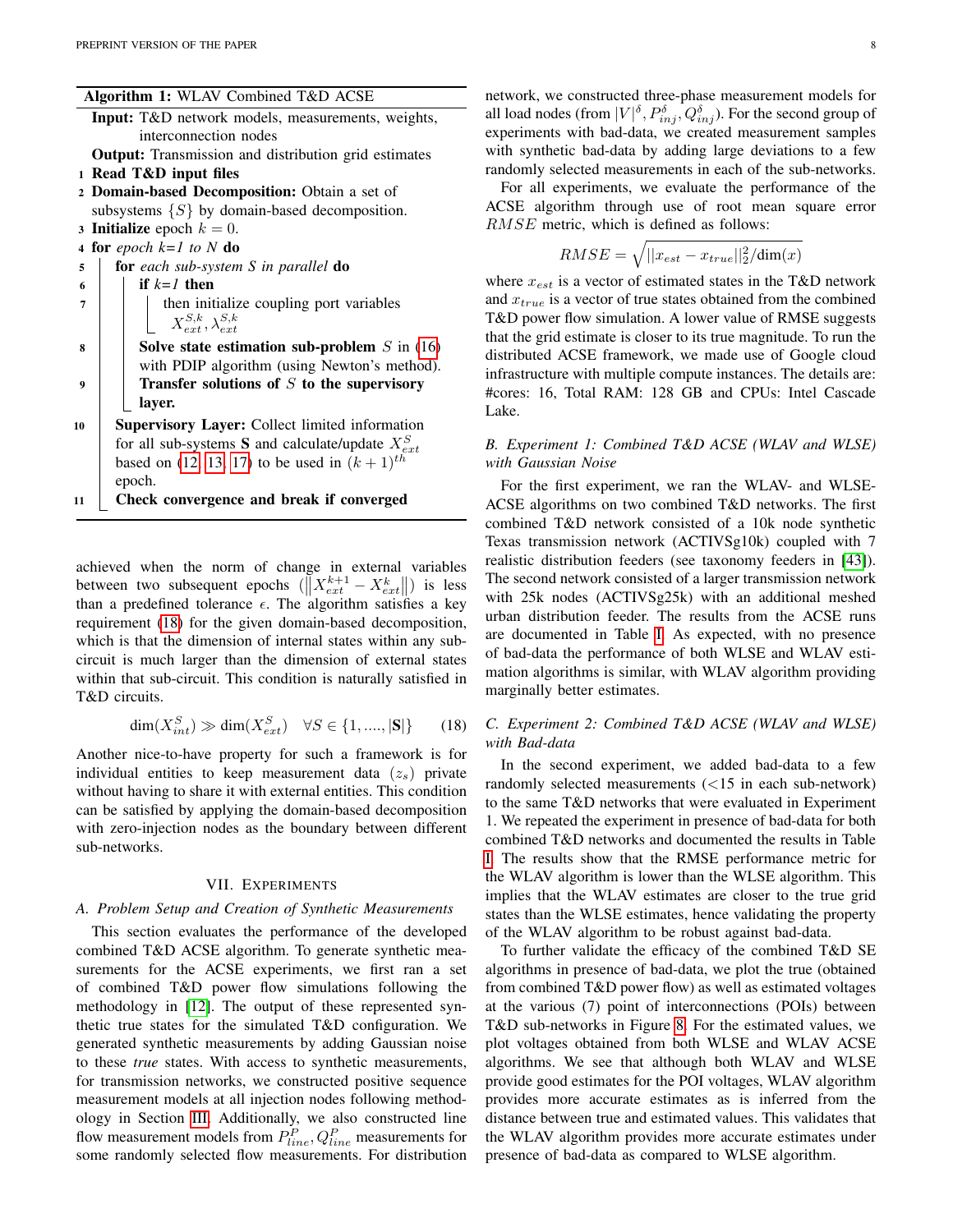TABLE I RMSE METRIC COMPARISON ON COMBINED T&D NETWORKS

<span id="page-8-11"></span>

| <b>T&amp;D CASE</b>                                     | <b>Circuit-theoretic</b><br><b>WLAV SE</b> | <b>Circuit-theoretic</b><br>WLS SE |
|---------------------------------------------------------|--------------------------------------------|------------------------------------|
| $ACTIVSg10k + 7$ D-nets <sup>1</sup>                    | 0.00465                                    | 0.00536                            |
| $ACTIVSg10k + 7$ D-nets <sup>1</sup><br>(with bad-data) | 0.00556                                    | 0.01509                            |
| $ACTIVSg25k + 8$ D-nets <sup>2</sup>                    | 0.00848                                    | 0.00893                            |
| $ACTIVSg25k + 8$ D-nets <sup>2</sup><br>(with bad-data) | 0.00881                                    | 0.01335                            |

 $*$  D-net: Distribution network<br> $\frac{1}{1}$  Taxonomy feeders GC 12.4

Taxonomy feeders GC-12.47-1 and R1-12.47-3 represent the set of distribution feeders.

2 In addition to the taxonomy feeders, a larger urban meshed distribution system Network Model Case1 is used.

\* Both circuit-theoretic WLAV and WLS SEs are proposed within this paper. The difference is that WLAV-SE minimizes  $||\eta||_1$  and is converted to [\(14\)](#page-5-0) with  $\eta^{+/-}$  as noise variables, while WLS SE minimizes  $||\eta||_2^2$ .



<span id="page-8-12"></span>Fig. 8. Voltage estimates at point of interconnection for combined T&D model ACTIVSg10k + 7 D-nets.

## *D. Experiment3: Scalability*



<span id="page-8-13"></span>Fig. 9. Combined T&D WLAV ACSE algorithm scalability.

Finally, to demonstrate the scalability of the proposed algorithm, we ran combined T&D ACSE simulations on a set of networks with solution vector dimension varying from a few thousands to a million+ and plotted the simulation time (in sec.) on the vertical axis in Figure [9.](#page-8-13) We observed that the speed of the simulation is highly dependent on the size of the largest sub-network. For instance, the time for the million+ dimension system is found to be dependent on the run-time of the 70k+ node transmission network. Nonetheless, even with the prototype implementation of the tool, we demonstrated that the large T&D networks can be solved within 15 min.

# VIII. CONCLUSION

This paper developed a novel circuit-theoretic approach for combined T&D ACSE problem. The approach is distributed both in memory and compute resources to support the practical needs of the problem with its data stored across multiple utilities and sheer number of the solution variables. The approach is able to obtain a truer or more physical solution by capturing the nodal relationships for all T&D nodes in the network. Also, by formulating the distributed estimation problem with weighted least-absolute value objective, the approach can implicitly reject bad-data. In the results, we demonstrate these features of the approach through runs on a set of large T&D networks both with and without bad-data.

#### *Reproducibility*

All data for the test cases is available in github repo: [git@](git@gitlab.com:amritanshup/sugar_combinedtd_acse_testcases.git) [gitlab.com:amritanshup/sugar](git@gitlab.com:amritanshup/sugar_combinedtd_acse_testcases.git)\_combinedtd\_acse\_testcases.git

#### **REFERENCES**

- <span id="page-8-0"></span>[1] A. Abur and A. G. Exposito, *Power System State Estimation: Theory and Implementation*. 2004, ISBN: 0203913671.
- <span id="page-8-1"></span>[2] A. Monticelli, "Electric power system state estimation," *Proceedings of the IEEE*, 2000, ISSN: 00189219.
- <span id="page-8-2"></span>[3] F. C. Schweppe and J. Wildes, "Power system staticstate estimation, part i: Exact model," *IEEE Transactions on Power Apparatus and Systems*, vol. PAS-89, no. 1, pp. 120–125, 1970.
- <span id="page-8-3"></span>[4] M. E. Baran and A. W. Kelley, "State Estimation for Real-Time Monitoring of Distribution Systems," *IEEE Transactions on Power Systems*, 1994, ISSN: 15580679.
- <span id="page-8-4"></span>[5] S. Li *et al.*, "A circuit-theoretic approach to state estimation," *2020 IEEE PES Innovative Smart Grid Technologies*, pp. 1–5, 2020.
- <span id="page-8-5"></span>[6] S. Li *et al.*, "A WLAV-based robust hybrid state estimation using circuit-theoretic approach," *2021 IEEE PES General Meeting (To Appear)*, 2021. [Online]. Available: [https://arxiv.org/pdf/2011.06021.pdf.](https://arxiv.org/pdf/2011.06021.pdf)
- <span id="page-8-6"></span>[7] H. Sun and B. Zhang, "Global state estimation for whole transmission and distribution networks," *Electric Power Systems Research*, vol. 74, no. 2, pp. 187–195, 2005, ISSN: 0378-7796.
- <span id="page-8-7"></span>[8] K. Kalsi *et al.*, "Integrated transmission and distribution control," Jan. 2013.
- <span id="page-8-8"></span>[9] K. Anderson *et al.*, "Gridspice: A distributed simulation platform for the smart grid," *2013 Workshop Modeling Simulation Cyber-Phys. Energy Syst. Proc.*, pp. 1–5, 2013.
- <span id="page-8-9"></span>[10] B. Palmintier *et al.*, "Final technical report: Integrated distribution-transmission analysis for very high penetration solar pv," Jan. 2016.
- <span id="page-8-10"></span>[11] H. Sun *et al.*, "Master-slave-splitting based distributed global power flow method for integrated transmission and distribution analysis," *IEEE Transactions on Smart Grid*, vol. 6, no. 3, pp. 1484–1492, 2015.